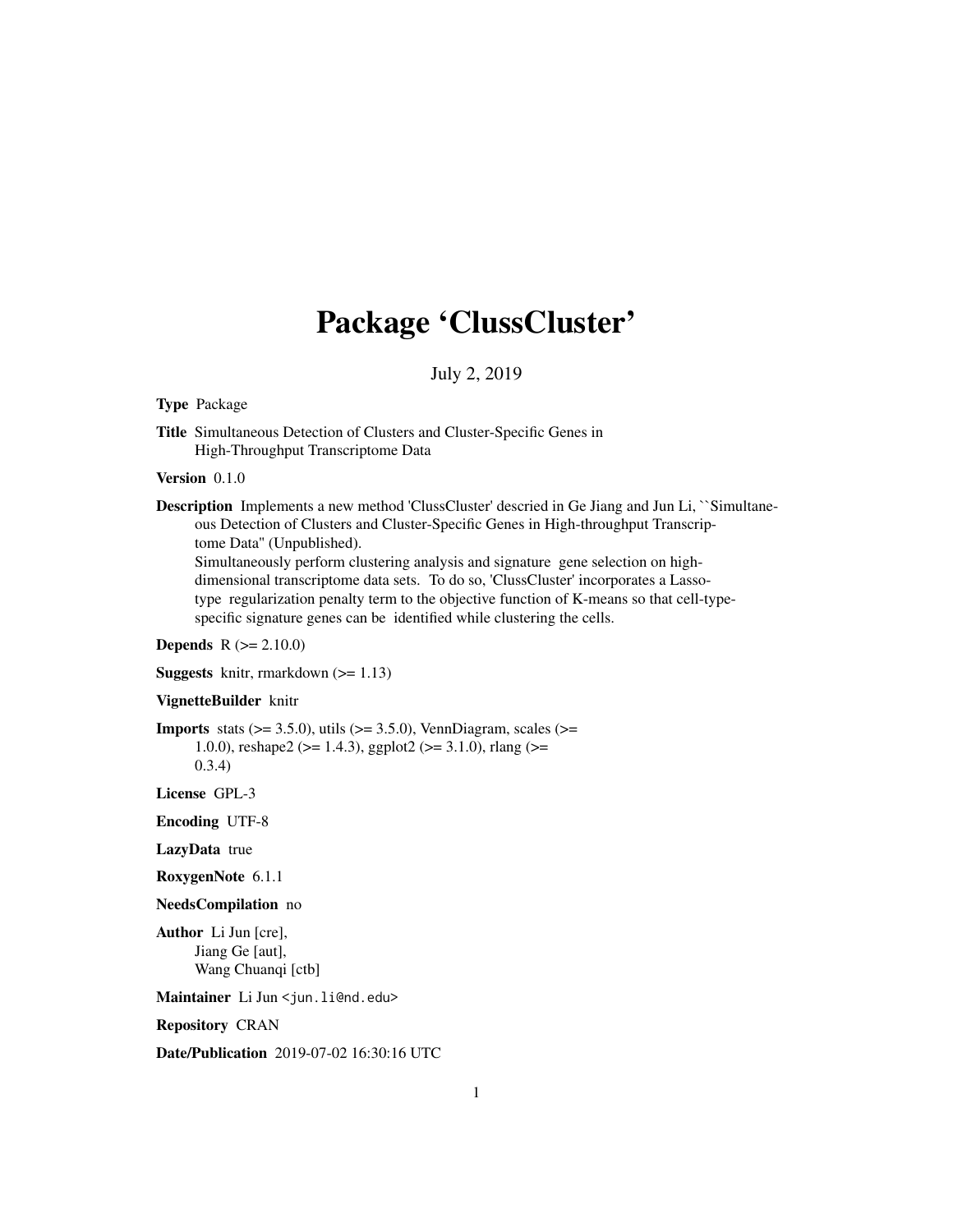### <span id="page-1-0"></span>R topics documented:

| Index | $\boldsymbol{9}$ |
|-------|------------------|

ClussCluster *Performs simultaneous detection of cell types and cell-type-specific signature genes*

#### Description

ClussCluster takes the single-cell transcriptome data and returns an object containing cell types and type-specific signature gene sets

Selects the tuning parameter in a permutation approach. The tuning parameter controls the L1 bound on w, the feature weights.

#### Usage

```
ClussCluster(x, nclust = NULL, centers = NULL, ws = NULL,
  nepoch.max = 10, theta = NULL, seed = 1, nstart = 20,
  iter.max = 50, verbose = FALSE)
```

```
ClussCluster_Gap(x, nclust = NULL, B = 20, centers = NULL,
 ws = NULL, nepoch.max = 10, theta = NULL, seed = 1,
 nstart = 20, iter.max = 50, verbose = FALSE)
```
#### Arguments

| $\mathsf{x}$ | An nxp data matrix. There are n cells and p genes.                                                                                                                      |
|--------------|-------------------------------------------------------------------------------------------------------------------------------------------------------------------------|
| nclust       | Number of clusters desired if the cluster centers are not provided. If both are<br>provided, no hust must equal the number of cluster centers.                          |
| centers      | A set of initial (distinct) cluster centres if the number of clusters (nclust) is<br>null. If both are provided, the number of cluster centres must equal not negative. |
| WS           | One or multiple candidate tuning parameters to be evaluated and compared. De-<br>termines the sparsity of the selected genes. Should be greater than 1.                 |
| nepoch.max   | The maximum number of epochs. In one epoch, each cell will be evaluated to<br>determine if its label needs to be updated.                                               |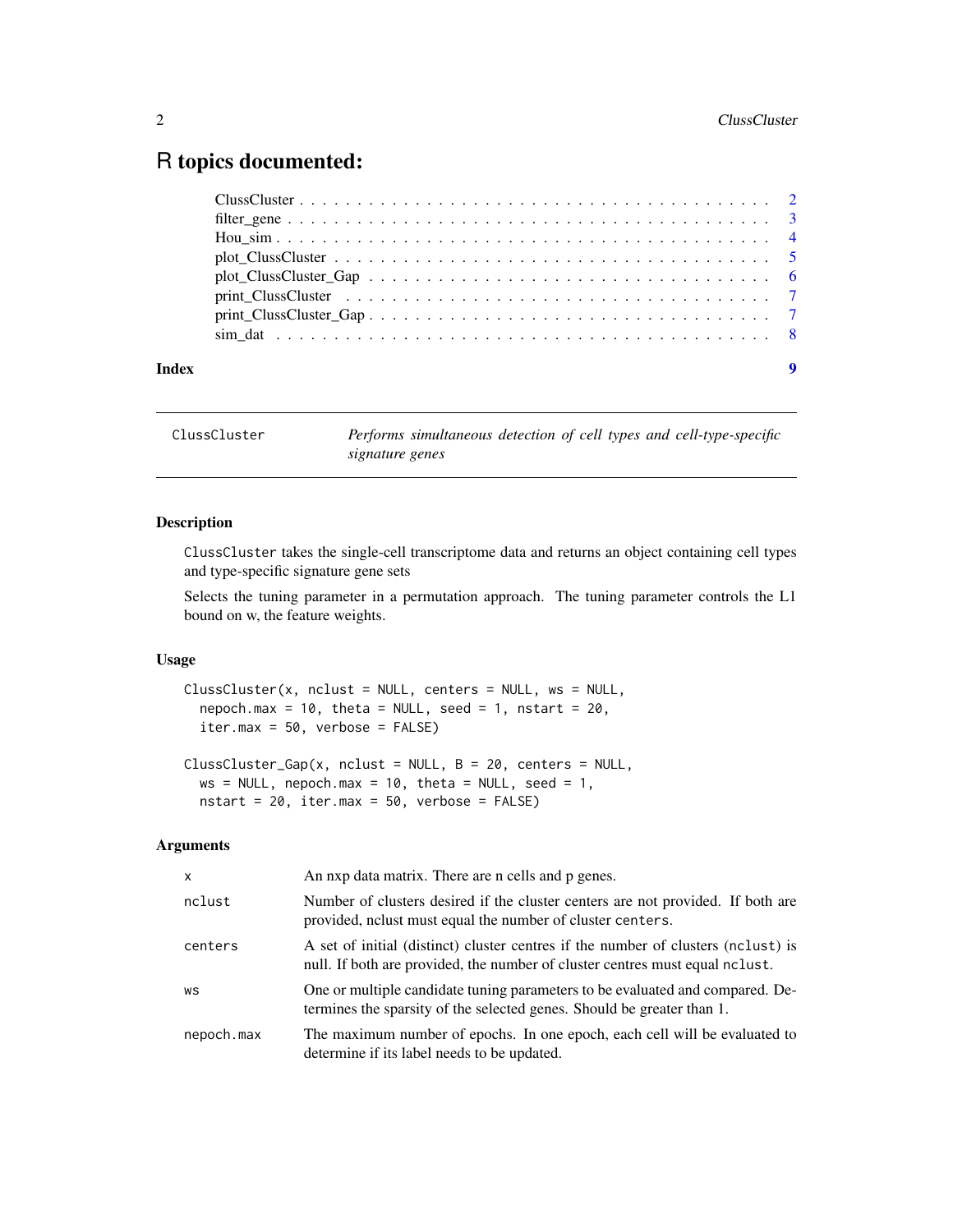#### <span id="page-2-0"></span>filter\_gene 3

| theta    | Optional argument. If provided, the ta are used as the initial cluster labels of the<br>ClussCluster algorithm; if not, K-means is performed to produce starting cluster<br>labels. |
|----------|-------------------------------------------------------------------------------------------------------------------------------------------------------------------------------------|
| seed     | This seed is used wherever K-means is used.                                                                                                                                         |
| nstart   | Argument passed to kmeans. It is the number of random sets used in kmeans.                                                                                                          |
| iter.max | Argument passed to kmeans. The maximum number of iterations allowed.                                                                                                                |
| verbose  | Print the updates inside every epoch? If TRUE, the updates of cluster label and<br>the value of objective function will be printed out.                                             |
| B        | Number of permutation samples.                                                                                                                                                      |

#### Details

Takes the normalized and log transformed number of reads mapped to genes (e.g., log(RPKM+1) or log(TPM+1) where RPKM stands for Reads Per Kilobase of transcript per Million mapped reads and TPM stands for transcripts per million) but NOT centered.

#### Value

a list containing the optimal tuning parameter, s, group labels of clustering, theta, and type-specific weights of genes, w.

a list containig a vector of candidate tuning parameters, ws, the corresponding values of objective function, O, a matrix of values of objective function for each permuted data and tuning parameter, O\_b, gap statistics and their one standard deviations, Gap and sd.Gap, the result given by ClussCluster, run, the tuning parameters with the largest Gap statistic and within one standard deviation of the largest Gap statistic, bestw and onesd.bestw

#### Examples

```
data(Hou_sim)
hou.dat <-Hou_sim$x
run.ft <- filter_gene(hou.dat)
hou.test <- ClussCluster(run.ft$dat.ft, nclust=3, ws=4, verbose = FALSE)
```
filter\_gene *Gene Filter*

#### **Description**

Filters out genes that are not suitable for differential expression analysis.

#### Usage

```
filter_gene(dfname, minmean = 2, n0prop = 0.2, minsd = 1)
```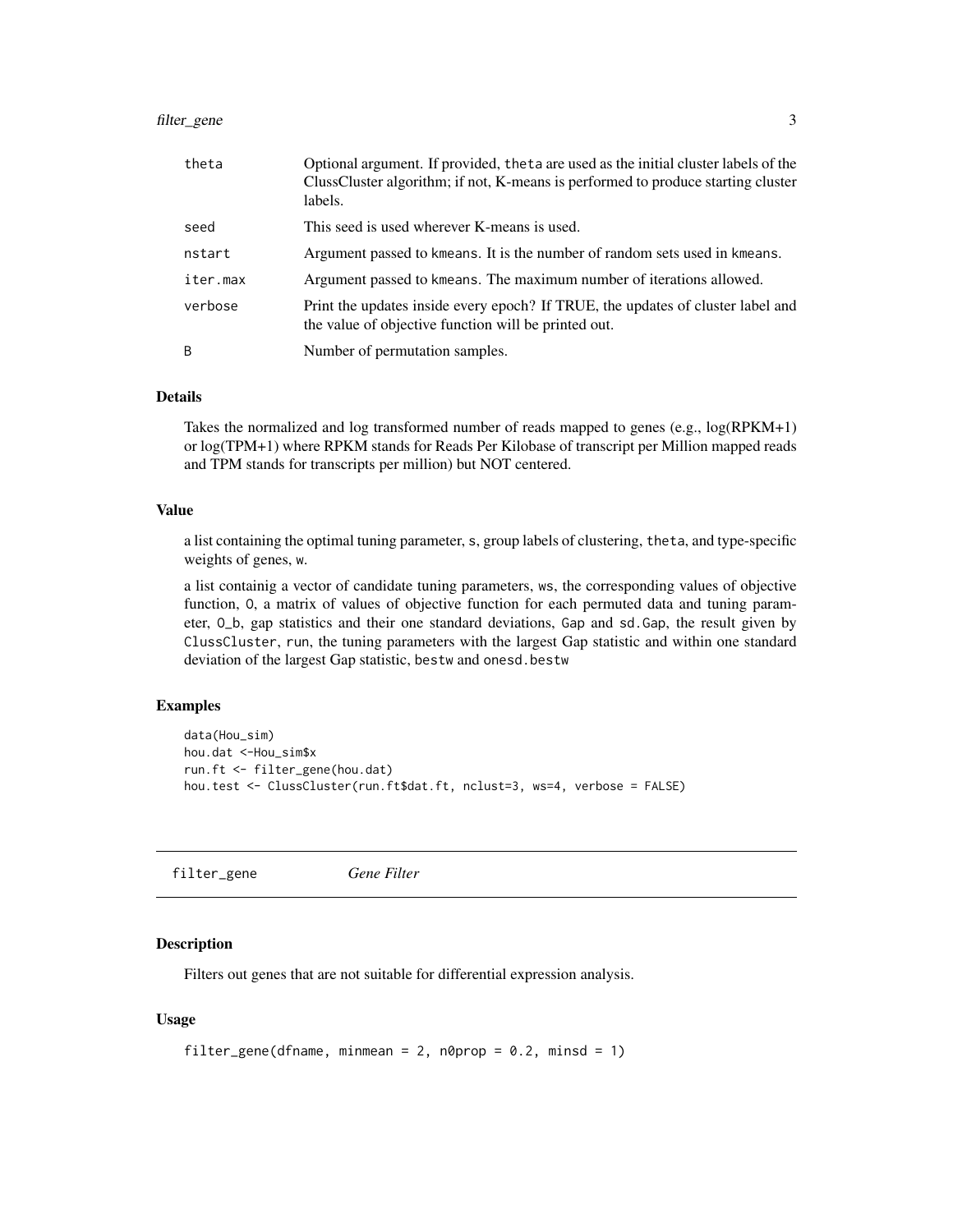#### <span id="page-3-0"></span>**Arguments**

| dfname  | name of the expression data frame                           |
|---------|-------------------------------------------------------------|
| minmean | minimum mean expression for each gene                       |
| n0prop  | minimum proportion of zero expression (count) for each gene |
| minsd   | minimum standard deviation of expression for each gene      |

#### Details

Takes an expression data frame that has been properly normalized but NOT centered. It returns a list with the slot dat. ft being the data set that satisfies the pre-set thresholds on minumum mean, standard deviation (sd), and proportion of zeros (n0prop) for each gene.

If the data has already been centered, one can still apply the filters of mean and sd but not n0prop.

#### Value

a list containing the data set with genes satisfying the thresholds, dat.ft, the name of dat.ft, and the indices of those kept genes, index.

#### Examples

```
dat <- matrix(rnbinom(300*60, mu = 2, size = 1), 300, 60)
dat_filtered <- filter_gene(dat, minmean=2, n0prop=0.2, minsd=1)
```

| Hou sim | A truncated subset of the scRNA-seq expression data set from Hou et.al |
|---------|------------------------------------------------------------------------|
|         | (2016)                                                                 |

#### Description

This data contains expression levels (normalized and log-transformed) for 33 cells and 100 genes.

#### Usage

data(Hou\_sim)

#### Format

An object containing the following variables:

x An expression data frame of 33 HCC cells on 100 genes.

y Numerical group indicator of all cells.

gnames Gene names of all genes.

snames Cell names of all cells.

groups Cell group names.

note A simple note of the data set.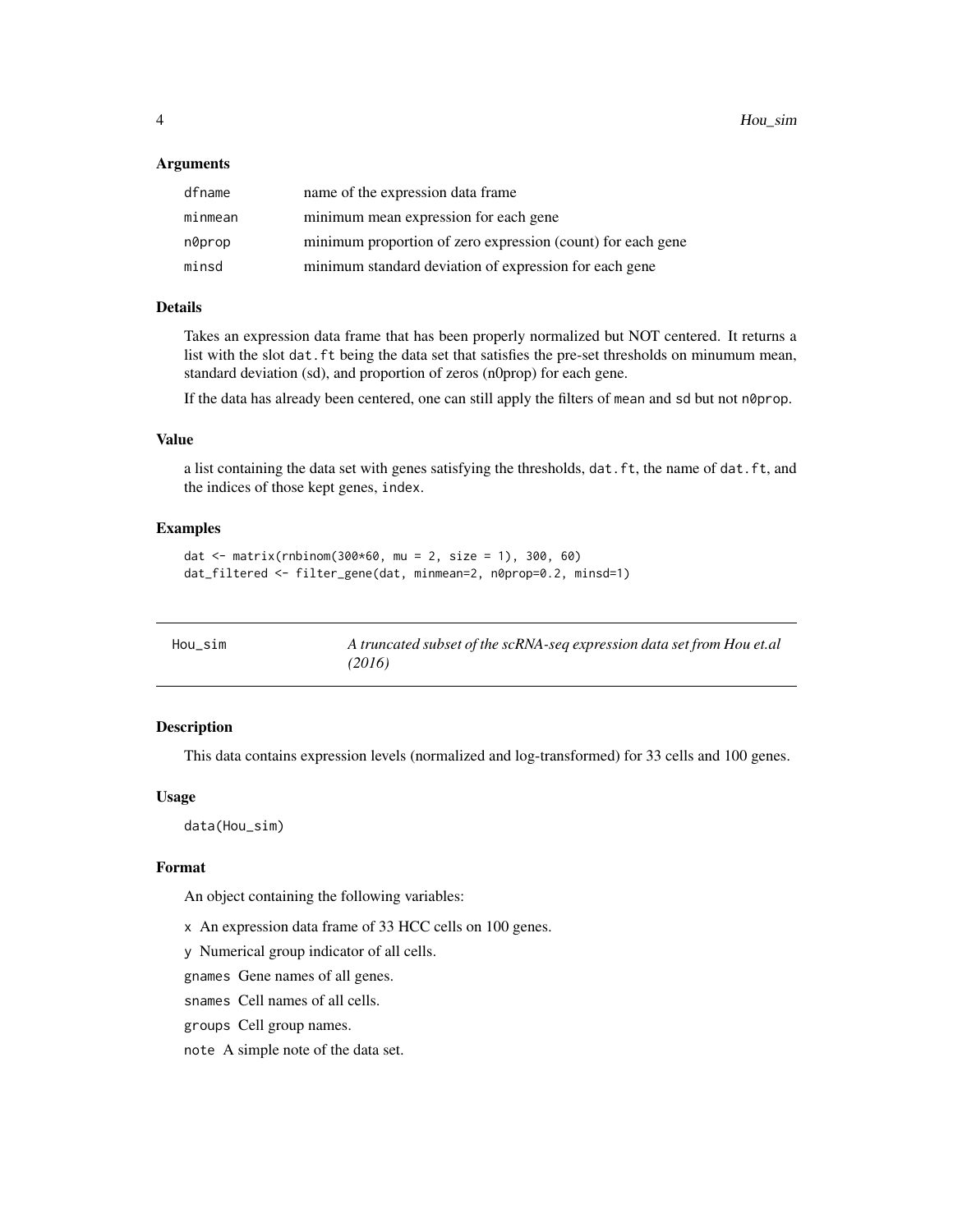#### <span id="page-4-0"></span>Details

This data contains raw expression levels (log-transformed but not centered) for 33 HCC cells and 100 genes. The 33 cells belongs to three different subpopulations and exhibited different biological characteristics. For descriptions of how we generated this data, please refer to the paper.

#### Source

<https://www.ncbi.nlm.nih.gov/geo/query/acc.cgi?acc=GSE65364>

#### References

Hou, Yu, et al. "Single-cell triple omics sequencing reveals genetic, epigenetic, and transcriptomic heterogeneity in hepatocellular carcinomas." Cell research 26.3 (2016): 304-319.

#### Examples

```
data(Hou_sim)
data <- Hou_sim$x
```
plot\_ClussCluster *Plots the results of* ClussCluster

#### Description

Plots the number of signature genes against the tuning parameters if multiple tuning parameters are evaluated in the object. If only one is included, then plot\_ClussCluster returns a venn diagram and a heatmap at this particular tuning parameter.

#### Usage

```
plot_ClussCluster(object, m = 10, snames = NULL, gnames = NULL, ...)
top.m.hm(object, m, snames = NULL, gnames = NULL, ...)
```
#### Arguments

| object    | An object that is obtained by applying the ClussCluster function to the data set. |
|-----------|-----------------------------------------------------------------------------------|
| m         | The number of top signature genes selected to produce the heatmap.                |
| snames    | The names of the cells.                                                           |
| gnames    | The names of the genes                                                            |
| $\ddotsc$ | Additional parameters, sent to the method                                         |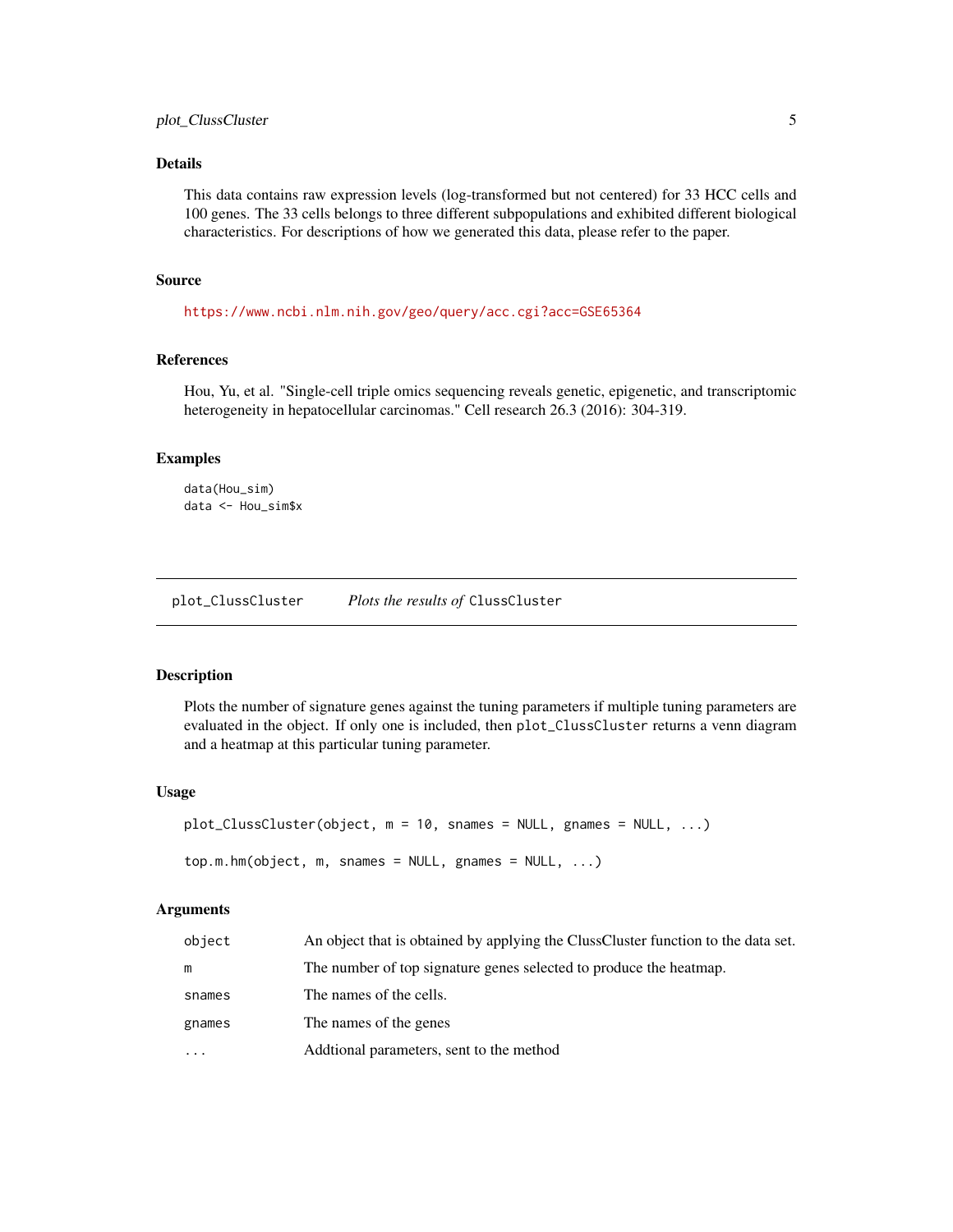#### Details

Takes the normalized and log transformed number of reads mapped to genes (e.g., log(RPKM+1) or log(TPM+1) where RPKM stands for Reads Per Kilobase of transcript per Million mapped reads and TPM stands for transcripts per million) but NOT centered.

If multiple tuning parameters are evaluated in the object, the number of signature genes is computed for each cluster and is plotted against the tuning parameters. Each color and line type corresponds to a cell type.

If only one tuning parameter is evaluated, two plots will be produced. One is the venn diagram of the cell-type-specific genes, the other is the heatmap of the data with the cells and top m signature genes. See more details in the paper.

#### Value

a ggplot2 object of the heatmap with top signature genes selected by ClussCluster

#### Examples

```
data(Hou_sim)
run.cc <- ClussCluster(Hou_sim$x, nclust = 3, ws = c(2.4, 5, 8.8))
plot_ClussCluster(run.cc, m = 5, snames=Hou$snames, gnames=Hou$gnames)
```
plot\_ClussCluster\_Gap *Plots the results of* ClussCluster\_Gap

#### Description

Plots the gap statistics and number of genes selected as the tuning parameter varies.

#### Usage

```
plot_ClussCluster_Gap(object)
```
#### Arguments

object object obtained from ClussCluster\_Gap()

<span id="page-5-0"></span>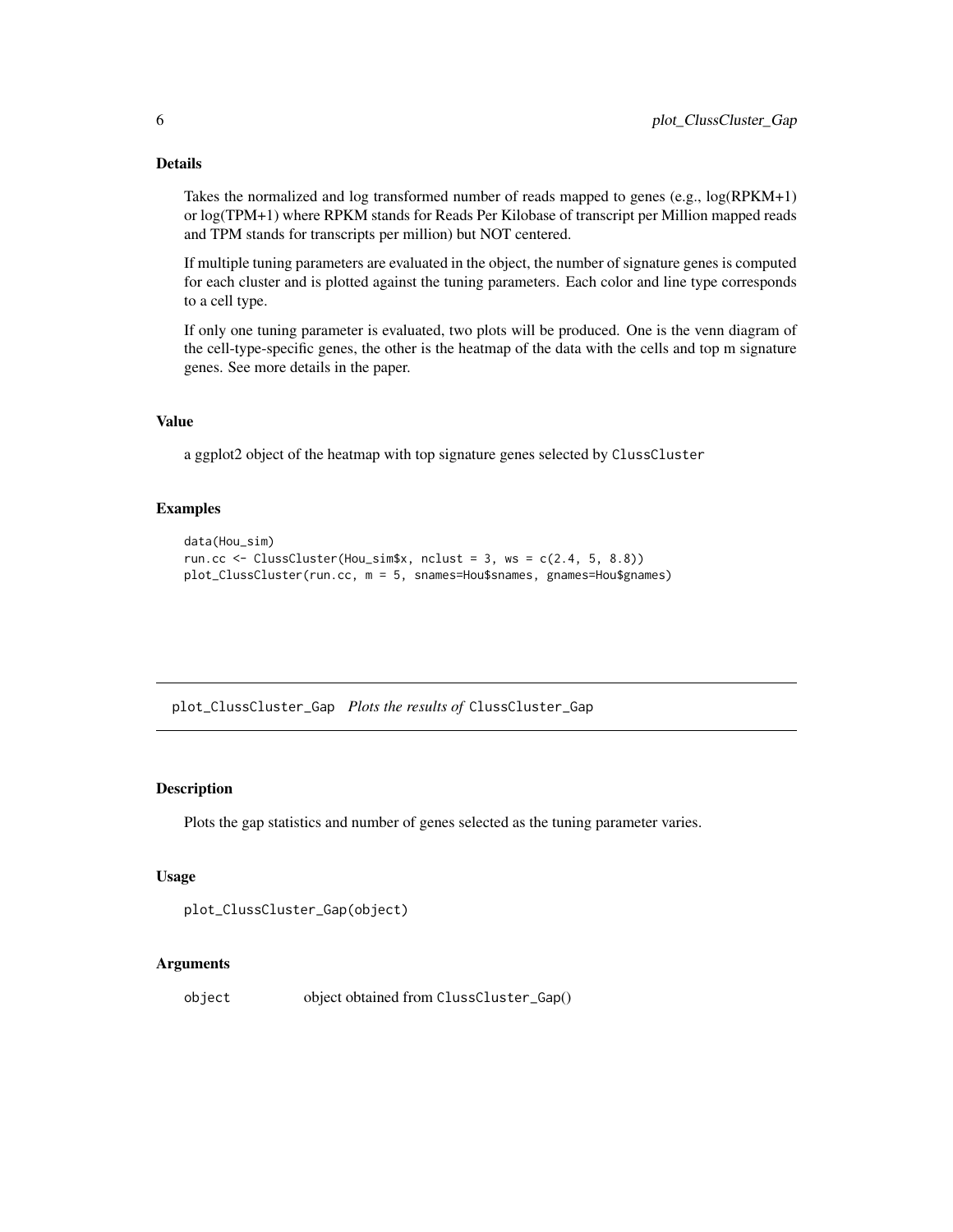<span id="page-6-0"></span>print\_ClussCluster *Prints out the results of* ClussCluster

#### Description

Prints out the results of ClussCluster

#### Usage

print\_ClussCluster(object)

#### Arguments

object An object that is obtained by applying the ClussCluster function to the data set.

print\_ClussCluster\_Gap

*Prints out the results of* ClussCluster\_Gap *Prints the gap statistics and number of genes selected for each candidate tuning parameter.*

#### Description

Prints out the results of ClussCluster\_Gap Prints the gap statistics and number of genes selected for each candidate tuning parameter.

#### Usage

```
print_ClussCluster_Gap(object)
```
#### Arguments

object An object that is obtained by applying the ClussCluster\_Gap function to the data set.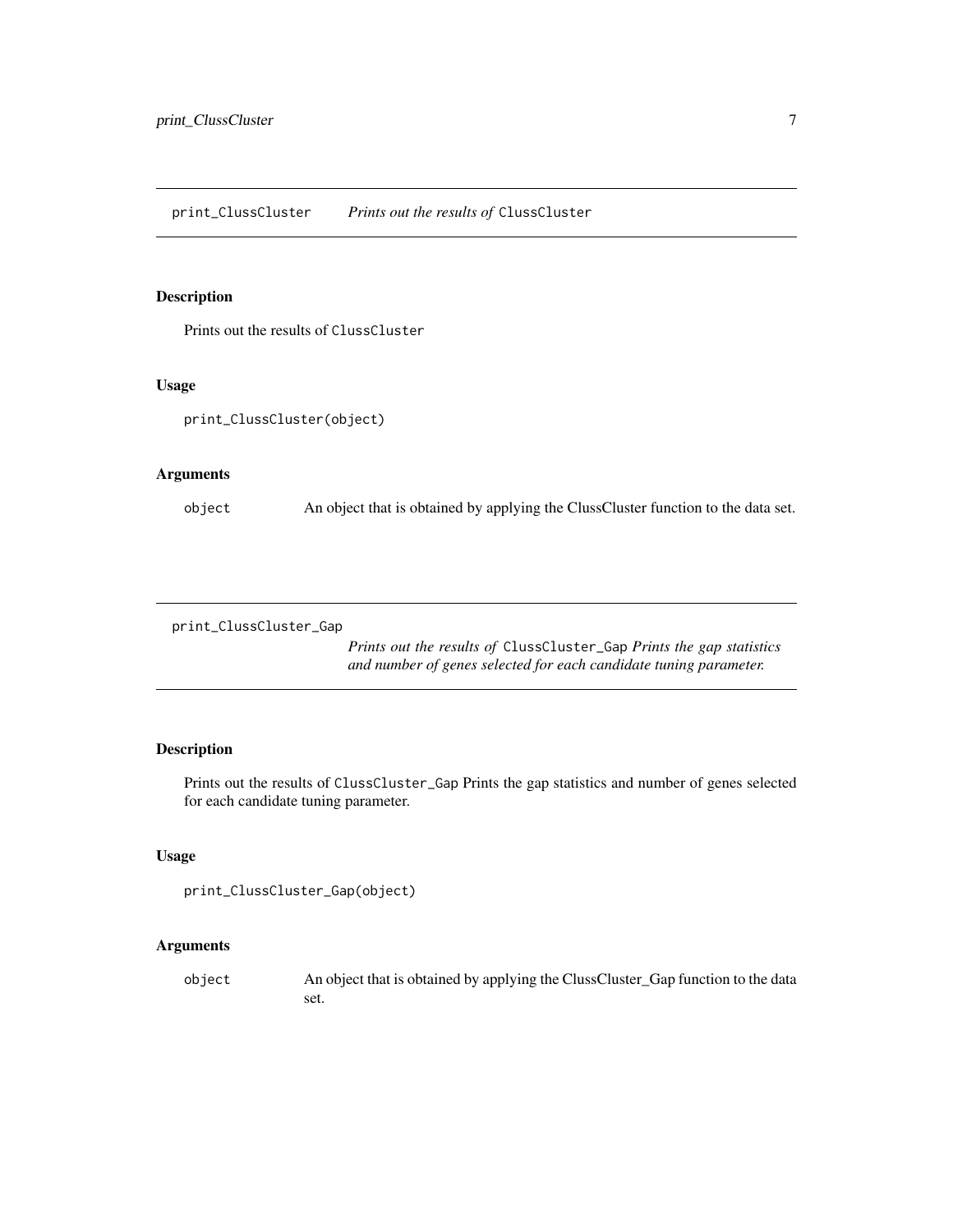<span id="page-7-0"></span>

#### Description

An example data set containing expressing levels for 60 cells and 200 genes. The 60 cells belong to 4 cell types with 15 cells each. Each cell type is uniquely associated with 30 signature genes, i.e., the first cell type is associated with the first 30 genes, the second cell type is associated with the next 30 genes, so on and so forth. The remaining 80 genes show indistinct expression patterns among the four cell types and are considered as noise genes.

#### Usage

data(sim\_dat)

#### Format

A data frame with 60 cells on 200 genes.

#### Value

A simulated dataset used to demonstrate the application of ClussCluster.

#### Examples

data(sim\_dat) head(sim\_dat)